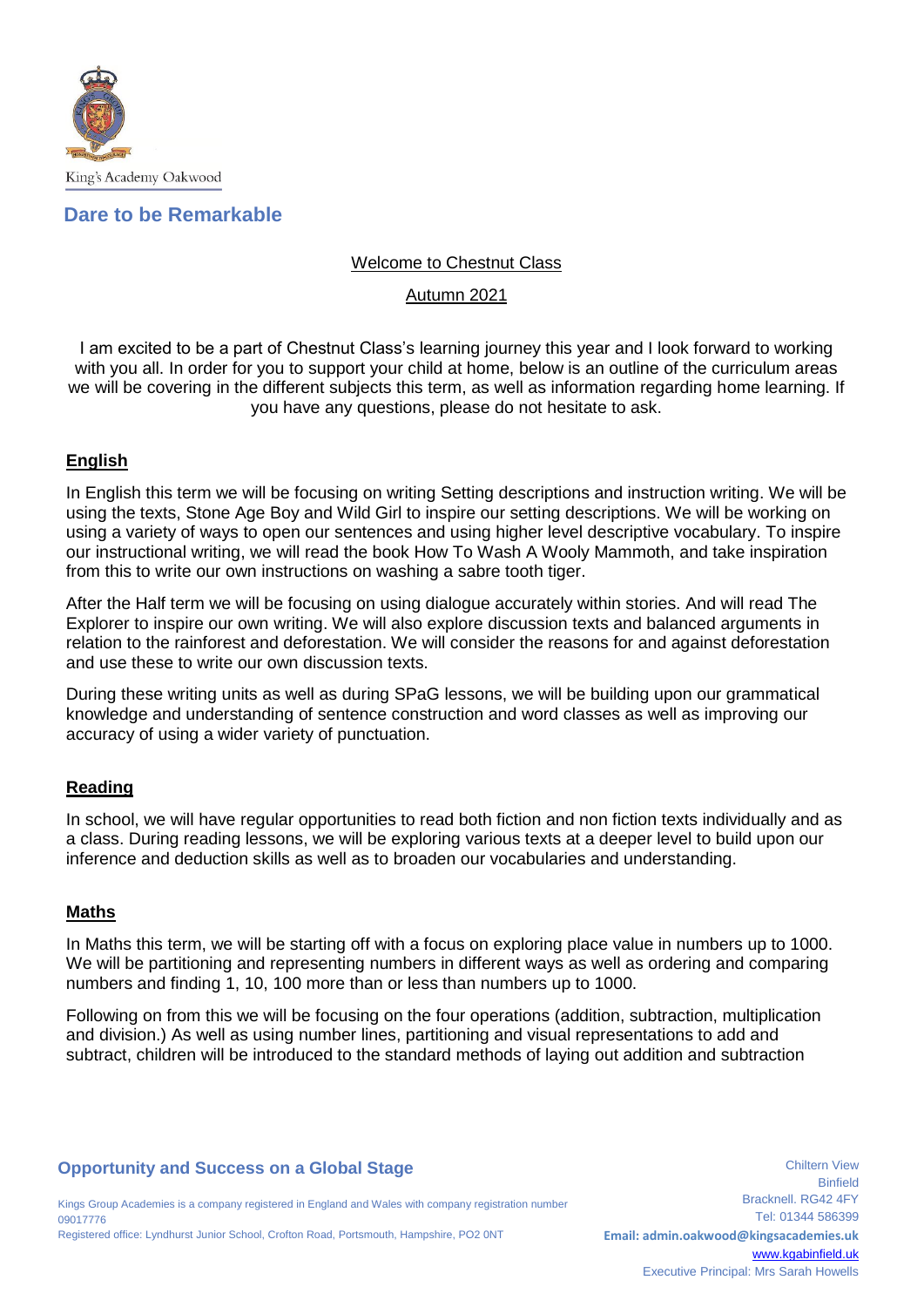calculations using up to 3-digit numbers. We will then move on to explore multiplication and division focusing in particular on using our 2s, 5s, 10s, 3s, 4s and 8s.

## **Science**

This half term, our science topic is Rocks. We will begin by grouping rocks based on their appearance and physical properties. We will then move on to explore the differences between sedimentary, metamorphic and igneous rocks and consider how these different rock types form. We will also be learning about the life and works of paleontologist Mary Anning as well as investigating how fossils are formed. We will then investigate the properties and profiles of different soils.

After half term, we will be exploring the forces of push and pull as well as conducting experiments to explore friction. We will then learn about how magnets work, using the vocabulary of attract and repel. We will be investigating the strengths of different magnets as well as exploring which materials are magnetic.

## **Humanities**

Our topic this half term is the Stone Age to the Iron Age. This is a history topic that begins the chronological teaching of British history throughout Key Stage 2. Whilst learning about prehistoric Britain, will be exploring how early humans survived and the challenges they faced. We will be considering the ways lives, houses and tools changed from the stone age through to the iron age.

After half term, we will be learning about the Tropical Rainforests. During this topic we will be using a range of maps and atlases to locate tropical climates and in relation to this we will be learning about the position and significance of the equator as well as the tropics of cancer and Capricorn. As well as learning about the physical geography of the rainforest and the different climates of the different layers. We will also be considering the human geography of the rainforest by discussing land usage and deforestation.

# **RE**

In RE this year we will be learning about Christianity and Hinduism. This half term we will be focusing on the Hindu festival of Diwali and the question of 'Do Religious celebrations promote a sense of belonging?'. After half term, we will be considering why Christmas is important to Christians and whether or not the meaning of Christmas is lost in festivities.

# **Art and DT**

This half term, we will be using chalk pastels to create our own cave paintings just like those created by early humans during the stone age. We will be using photos of stone age cave paintings for our inspiration. The children will also use a range of clay techniques to have a go at creating their very own stone age inspired jewellery.

After half term, we will be using collage techniques to create rainforest collages and will be designing and creating our own rainforest hand puppets in DT.

## **Home Learning**

## **Opportunity and Success on a Global Stage**

Kings Group Academies is a company registered in England and Wales with company registration number 09017776 Registered office: Lyndhurst Junior School, Crofton Road, Portsmouth, Hampshire, PO2 0NT

Chiltern View **Binfield** Bracknell. RG42 4FY Tel: 01344 586399 **Email: admin.oakwood@kingsacademies.uk** [www.kgabinfield.uk](http://www.kgabinfield.uk/) Executive Principal: Mrs Sarah Howells